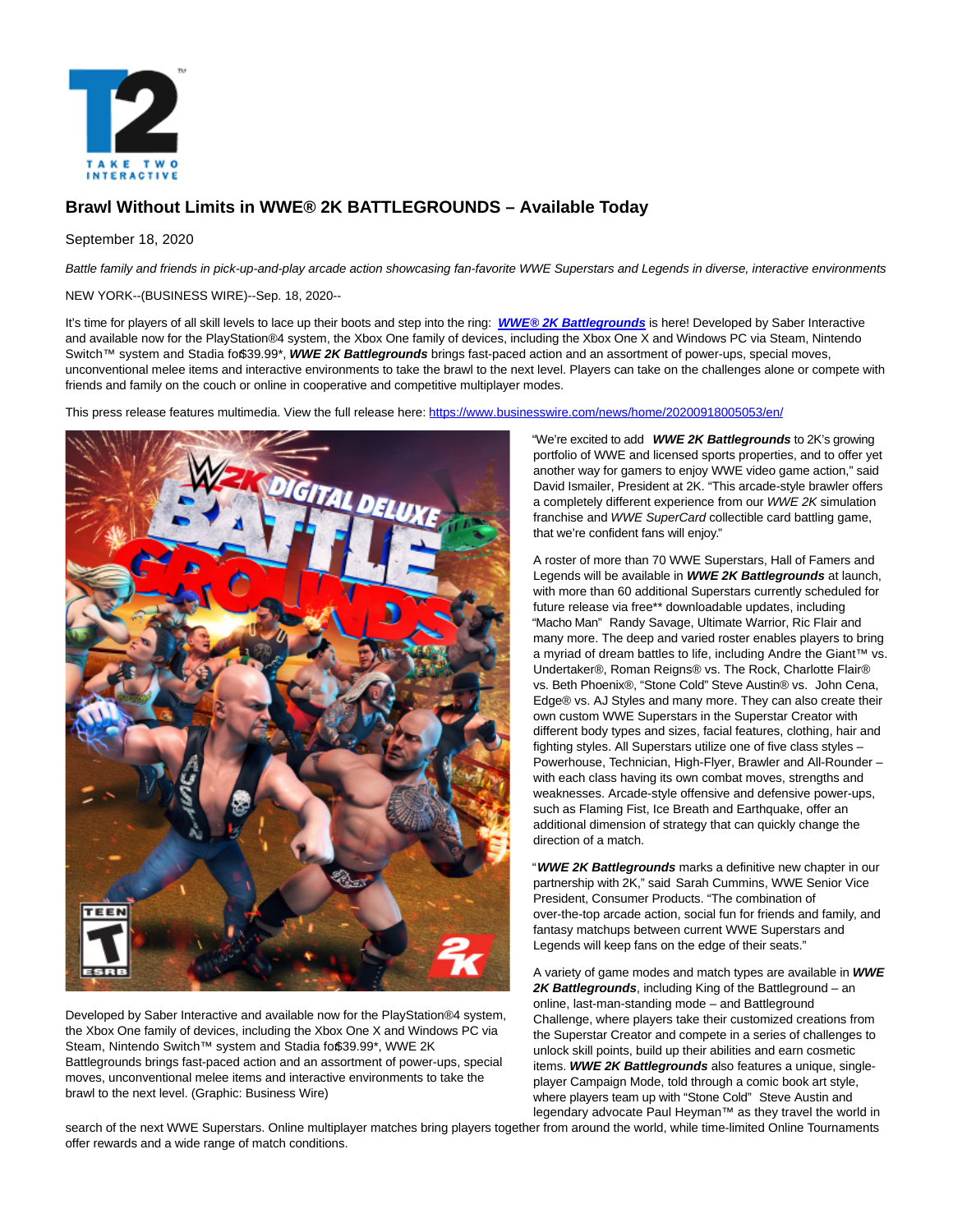Energy, intensity and expecting the unexpected are all keys to victory in the world of **WWE 2K Battlegrounds**. Along the way, players can explore eight unique Battlegrounds environments featuring interactive elements and outrageous melee objects, such as squeaky toy hammers and motorcycles. Players will give opponents a tune-up in the Auto Shop by tossing explosive barrels at them and sending a car crashing down. The action heats up in the Everglades as players toss each other into the jaws of a hungry alligator! Players can also customize their own arenas to give each match a personal touch.

**WWE 2K Battlegrounds** is available in two formats: Standard Edition (MSRP \$39.99) and Digital Deluxe Edition (MSRP \$49.99). Players who purchase the Digital Deluxe Edition will receive WWE Hall of Famer Edge®; all versions of "Stone Cold" Steve Austin, The Rock and Ronda Rousey® unlocked at the beginning of play; 1100 bonus Golden Bucks, an in-game currency that can be used to unlock Superstars and cosmetic items\*\*\*.

Developed by Saber Interactive, the studio behind the NBA 2K Playgrounds franchise, WWE 2K Battlegrounds is rated T for Teen by the ESRB and is available now for the PlayStation®4 system, the Xbox One family of devices, including the Xbox One X and Windows PC via Steam, Nintendo Switch™ system and Stadia, with cross-platform play available\*\*\*\*. For more information on **WWE 2K Battlegrounds** and 2K, visit [WWE.2K.com/Battlegrounds,](https://cts.businesswire.com/ct/CT?id=smartlink&url=https%3A%2F%2Fwwe.2k.com%2Fbattlegrounds%2F&esheet=52289382&newsitemid=20200918005053&lan=en-US&anchor=WWE.2K.com%2FBattlegrounds&index=2&md5=c853983eb1ffb4b6d41af35157c803f5) become a fan on [Facebook,](https://cts.businesswire.com/ct/CT?id=smartlink&url=https%3A%2F%2Fwww.facebook.com%2FWWE2KBattlegrounds%2F&esheet=52289382&newsitemid=20200918005053&lan=en-US&anchor=Facebook&index=3&md5=a65e69113b3f536567dde0760f6cc0aa) follow the game o[n Twitter a](https://cts.businesswire.com/ct/CT?id=smartlink&url=https%3A%2F%2Ftwitter.com%2F2kbattlegrounds&esheet=52289382&newsitemid=20200918005053&lan=en-US&anchor=Twitter&index=4&md5=01ac3da211ba329d07751694aa0c1f8e)n[d Instagram u](https://cts.businesswire.com/ct/CT?id=smartlink&url=https%3A%2F%2Fwww.instagram.com%2Fwwe2kbattlegrounds%2F&esheet=52289382&newsitemid=20200918005053&lan=en-US&anchor=Instagram&index=5&md5=2fd9a43db41b28c4cb1e649861bfca4f)sing the hashtag #WWE2KBattlegrounds or subscribe o[n YouTube.](https://cts.businesswire.com/ct/CT?id=smartlink&url=https%3A%2F%2Fwww.youtube.com%2FWWEGames&esheet=52289382&newsitemid=20200918005053&lan=en-US&anchor=YouTube&index=6&md5=2e87227299b86033569ba839372df079)

### \*Standard Edition MSRP

\*\*Characters may require unlocking through game modes or in-game currency. In-game currency can be earned or paid.

\*\*\*WWE Superstars, in-game currency and cosmetic items can also be unlocked by achieving in-game objectives. No additional purchase necessary.

\*\*\*\*Cross-platform play is currently available on Xbox One and Windows PC via Steam, Nintendo Switch™ system and Stadia.

2K is a publishing label of Take-Two Interactive Software, Inc. (NASDAQ: TTWO).

Saber Interactive is a trademark of Saber Interactive, Inc.

Andre the Giant TM licensed by CMG Brands, LLC.

All trademarks and copyrights contained herein are the property of their respective holders.

#### **About Take-Two Interactive Software**

Headquartered in New York City, Take-Two Interactive Software, Inc. is a leading developer, publisher and marketer of interactive entertainment for consumers around the globe. We develop and publish products principally through Rockstar Games, 2K, Private Division, and Social Point. Our products are designed for console systems and personal computers, including smartphones and tablets, and are delivered through physical retail, digital download, online platforms and cloud streaming services. The Company's common stock is publicly traded on NASDAQ under the symbol TTWO. For more corporate and product information please visit our website a[t http://www.take2games.com.](https://cts.businesswire.com/ct/CT?id=smartlink&url=http%3A%2F%2Fwww.take2games.com&esheet=52289382&newsitemid=20200918005053&lan=en-US&anchor=http%3A%2F%2Fwww.take2games.com&index=7&md5=4b1f444af81fbf762850641f29fb0b6c)

#### **About 2K**

Founded in 2005, 2K develops and publishes global interactive entertainment for console and handheld gaming systems, personal computers and mobile devices, with product availability including physical retail and digital download. The Company is home to many talented development studios, including Visual Concepts, Firaxis Games, Hangar 13, Cat Daddy Games, 31<sup>st</sup> Union and Cloud Chamber. 2K's portfolio currently includes the renowned BioShock®, Borderlands™, Mafia and XCOM® franchises; NBA® 2K, the global phenomenon and highest rated\*\*\* annual sports title for the current console generation; the critically acclaimed Sid Meier's Civilization® series; the popular WWE® 2K and WWE® SuperCard franchises, as well as emerging properties NBA® 2K Playgrounds 2, Carnival Games and more. Additional information about 2K and its products may be found at [2k.com.](https://cts.businesswire.com/ct/CT?id=smartlink&url=http%3A%2F%2Fwww.2k.com%2F&esheet=52289382&newsitemid=20200918005053&lan=en-US&anchor=2k.com&index=8&md5=c0f148ec679029c42dab0d88d0fce3c3)

\*\*\* According to 2008 - 2020 [Metacritic.com](https://cts.businesswire.com/ct/CT?id=smartlink&url=https%3A%2F%2Fwww.metacritic.com%2F&esheet=52289382&newsitemid=20200918005053&lan=en-US&anchor=Metacritic.com&index=9&md5=435e20f727a81454f5a0cbbd264fb87d)

#### **Cautionary Note Regarding Forward-Looking Statements**

The statements contained herein which are not historical facts are considered forward-looking statements under federal securities laws and may be identified by words such as "anticipates," "believes," "estimates," "expects," "intends," "plans," "potential," "predicts," "projects," "seeks," "should," "will," or words of similar meaning and include, but are not limited to, statements regarding the outlook for the Company's future business and financial performance. Such forward-looking statements are based on the current beliefs of our management as well as assumptions made by and information currently available to them, which are subject to inherent uncertainties, risks and changes in circumstances that are difficult to predict. Actual outcomes and results may vary materially from these forward-looking statements based on a variety of risks and uncertainties including: the uncertainty of the impact of the COVID-19 pandemic and measures taken in response thereto; the effect that measures taken to mitigate the COVID-19 pandemic have on our operations, including our ability to timely deliver our titles and other products, and on the operations of our counterparties, including retailers and distributors; the effects of the COVID-19 pandemic on consumer demand and the discretionary spending patterns of our customers; the impact of reductions in interest rates by the Federal Reserve and other central banks, including on our short-term investment portfolio; the impact of potential inflation; volatility in foreign currency exchange rates; our dependence on key management and product development personnel; our dependence on our Grand Theft Auto products and our ability to develop other hit titles; the timely release and significant market acceptance of our games; the ability to maintain acceptable pricing levels on our games; and risks associated with international operations.

Other important factors and information are contained in the Company's most recent Annual Report on Form 10-K, including the risks summarized in the section entitled "Risk Factors," the Company's most recent Quarterly Report on Form 10-Q, and the Company's other periodic filings with the SEC, which can be accessed at [www.take2games.com.](https://cts.businesswire.com/ct/CT?id=smartlink&url=http%3A%2F%2Fwww.take2games.com&esheet=52289382&newsitemid=20200918005053&lan=en-US&anchor=www.take2games.com&index=10&md5=1ef502f3dccc6727d5b6f73a1415e7c3) All forward-looking statements are qualified by these cautionary statements and apply only as of the date they are made. The Company undertakes no obligation to update any forward-looking statement, whether as a result of new information, future events or otherwise.

#### **About WWE**